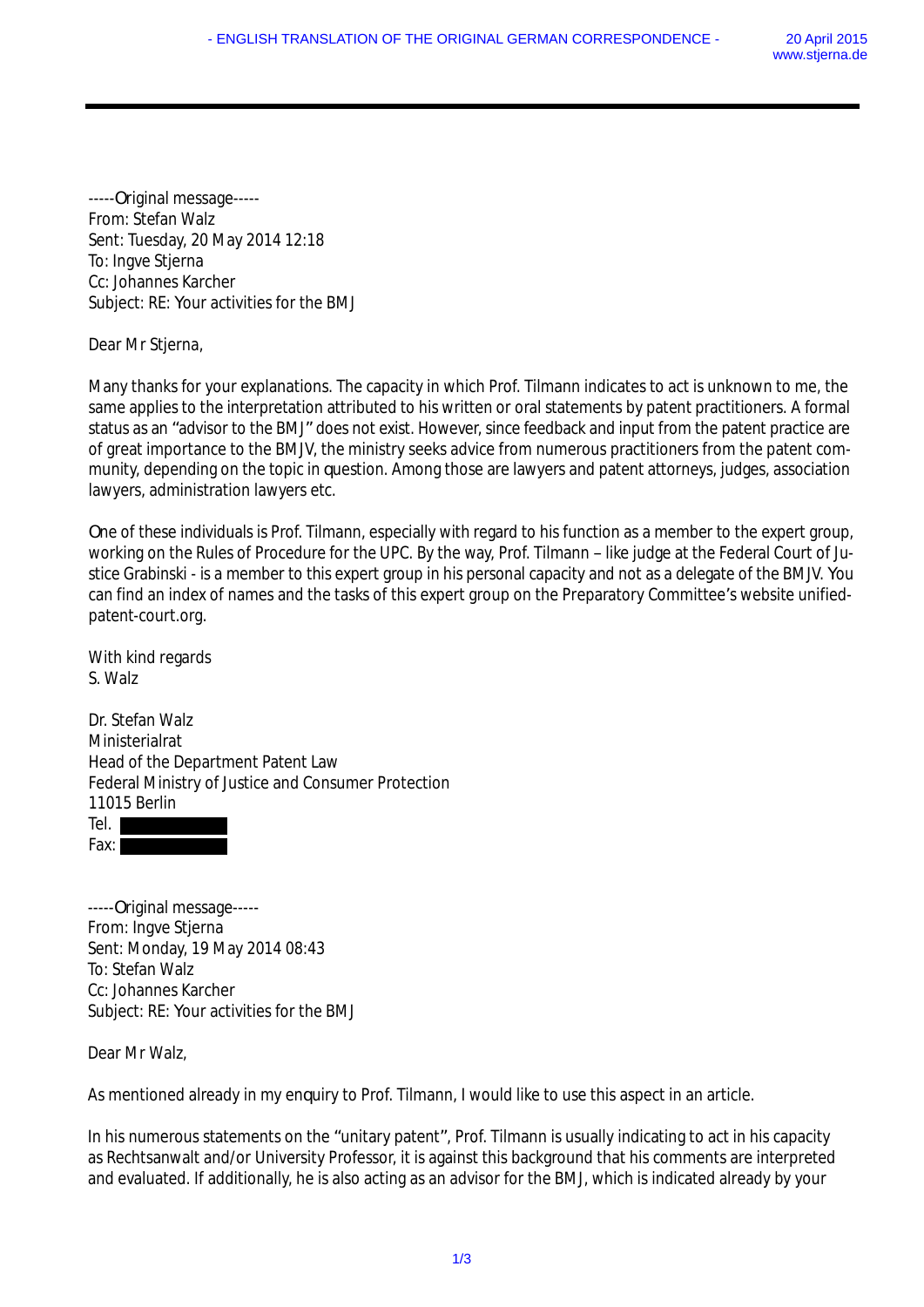admission that the Spanish writ of summons from proceedings C-146/13 was forwarded to him for comment, then this should be disclosed.

Therefore, I again request information with regard to my questions below.

With kind regards Ingve Stjerna

-----Original message----- From: Stefan Walz Sent: Friday, 16 May 2014 13:15 To: Ingve Stjerna Cc: Johannes Karcher Subject: RE: Your activities for the BMJ

Dear Mr Stjerna,

I am happy to answer questions if the intended use of my answers is either known to me or at least plausible. I would be grateful for further explanation insofar.

With kind regards S. Walz

Dr. Stefan Walz Ministerialrat Head of the Department Patent Law Federal Ministry of Justice and Consumer Protection 11015 Berlin



-----Original message----- From: Ingve Stjerna Sent: Thursday, 15 May 2014 08:26 To: Stefan Walz; Johannes Karcher Cc: Winfried Tilmann Subject: RE: Your activities for the BMJ

Dear Mr Walz, Dear Mr Karcher,

I contact you with regard to your responsibility in relation to the subject "unitary patent" in the BMJ and refer to my below correspondence with Prof. Tilmann.

According to the attached letter from Hogan Lovells, Prof. Tilmann was an advisor to the BMJ in the year 2012 Can you confirm that Prof. Tilmann is currently no longer acting as an advisor to the BMJ? If so, when did his advisory role for the BMJ end?

Unfortunately, it was not possible to finally clarify these questions in the previous correspondence, I would therefore be grateful for your answers.

With kind regards Ingve Stjerna